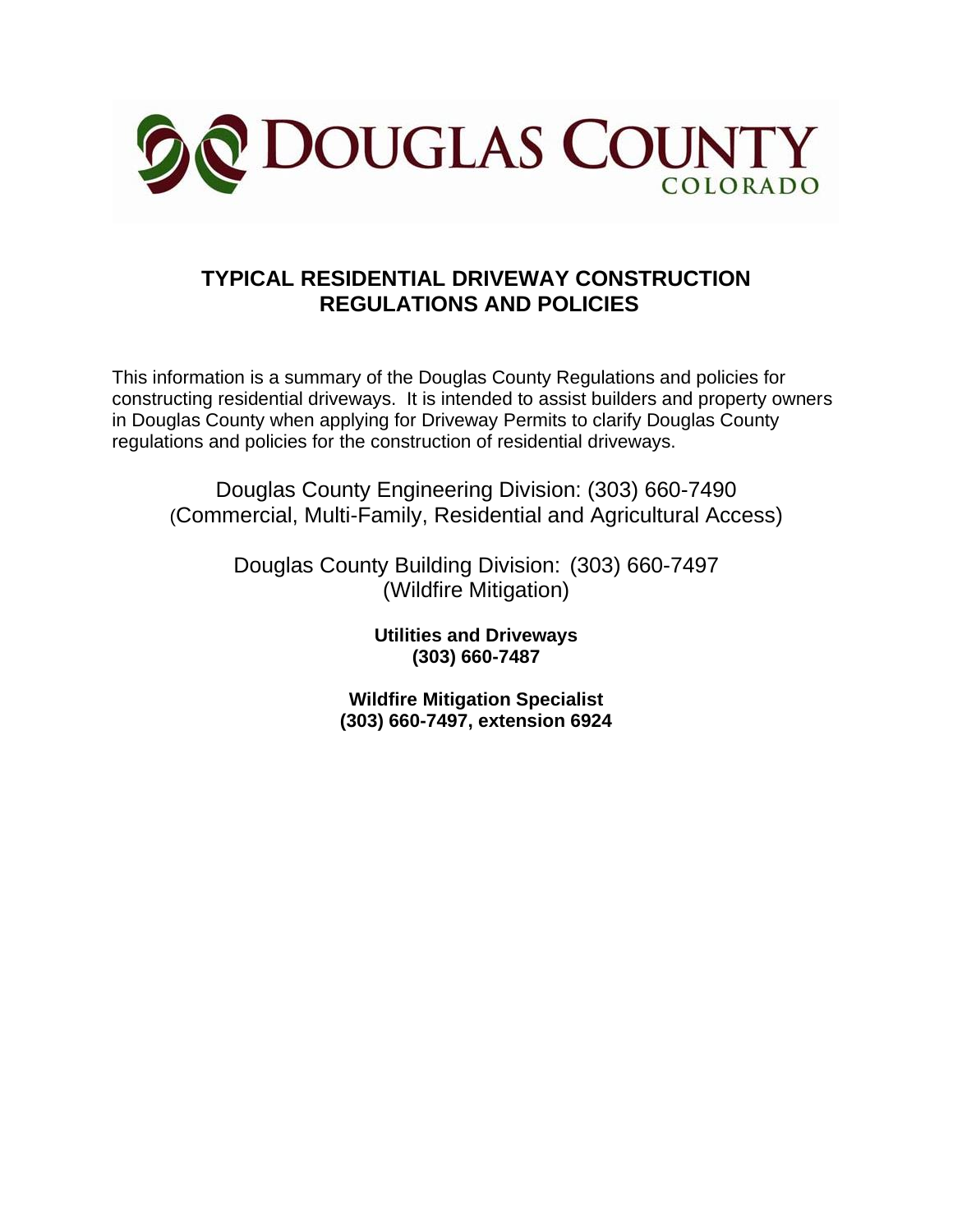- 1. All residential driveways with frontage to two streets must make access to the adjacent street of lesser category. *Example:* **If you have a corner lot which is next to a residential cul-de-sac on one side and Parker Road on the other, the driveway must access the cul-de-sac instead of Parker Road. Additionally, the driveway approach must be taken farthest from the intersection and in no case less than 50 feet from the corner unless limited by property lines.**
- 2. All driveways must fall away from the shoulder of the road with a slope between 2% to 4% for the first 10 feet, or over the driveway culvert, to prevent sheet flow runoff onto the public or private road. In no case shall the driveways exceed 4% in the Right-of-Way (ROW). Please see details in this handout titled *"Example Driveway Profile".* Alternate methods may be approved on a case-by-case basis.
- 3. No concrete or asphalt approaches or cross pans shall be allowed for the ditch crossing of a driveway which makes access onto a gravel road.
- 4. Residential driveways serving properties less than 35 acres shall be a minimum of 16 feet wide and a maximum 22 feet wide in the ROW or at the approach to the road. Properties 35 acres and larger shall be a minimum 18 feet and a maximum of 24 feet. These dimensions include flares.
- 5. Once out of the ROW, all residential driveways shall provide, at a minimum, a 12 foot-wide all-weather driving surface from the property line at the road to the structure or structures it serves.
- 6. All road base material in the ROW shall be a minimum 6 inches thick, concrete or asphalt shall be a minimum 5 inches thick and in no case higher than the driving surface of the road. Any hard surface, including concrete and asphalt, in the ROW requires a form inspection prior to installation.
- 7. All residential driveways must approach the road at an angle between 80 to 90 degrees and must be straight within the right of way or for about the first 10 feet on private roads. The ROW on most residential side streets is 60 feet.
- 8. If your driveway crosses a significant drainage, you may be required to provide drainage calculations from storm runoff to properly size the culvert under your driveway. Douglas County requires that all residential driveway culverts pass the 10-year storm and that the banks of the driveway be armored (on the downstream side) with rip rap or other approved methods of stabilization for overtopping of the 100-year storm.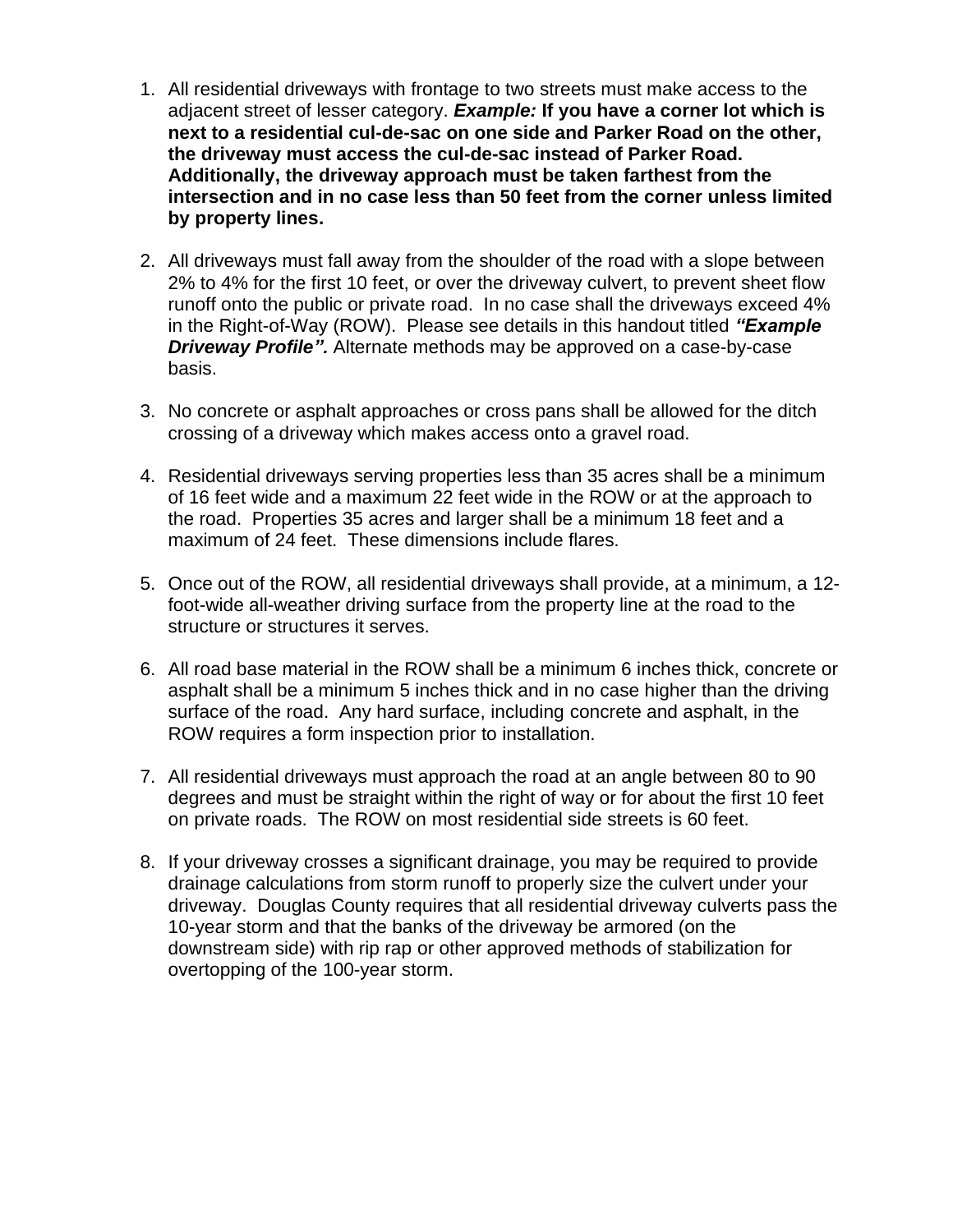- 9. Culvert material in the ROW shall be corrugated metal pipe (CMP) or reinforced concrete pipe (RCP) with flared end sections, or approved rip rap, on both ends. Minimum culvert size in a county-maintained ROW shall be 15 inches. Modification of the roadside ditch may be required to properly install your culvert to avoid a "high spot" in your driveway. Ditch modifications will be the responsibility of the applicant and not Douglas County. If extensive ditch work is required in the County ROW, the applicant must coordinate the work with the Douglas County Engineering Division (303) 660-7490.
- 10.Sight distance, or clear field of vision, is essential when choosing a location for a driveway approach. Please see attached Figure 4.2 titled "*Intersection Sight Distance"* (sight triangle) and review the footnotes on that sheet that may apply to your situation.
- 11.The maximum slope of residential driveways shall not exceed 10% once out of the ROW and onto the private property. If your driveway could potentially exceed 10%, *do not proceed*. Contact the Douglas County Engineering Division (303- 660-7490) for an on-site evaluation. With approved mitigation measures, agreed upon by the Engineering Division, steeper slopes may be permitted.
- 12.All driveway material in the ROW, including concrete or asphalt shall be installed so the finished surface on the driveway is level with or slightly lower than the driving surface of the road to avoid damage to the driveway and road maintenance equipment.
- 13.Typically, only one driveway approach to the road will be granted for each lot or parcel of land. Dual access driveways may be issued to lots or parcels with topographic constraints or other conditions, which may require dual access. If requested, applicants must provide a letter of request explaining the conditions that exist and justification for the additional access. These situations will be reviewed on a case-by-case basis.
- 14.Hill cuts/fills created by driveway construction shall be retained or graded back to a maximum slope of 3:1 and be stabilized by re-vegetation, retaining walls or other approved means.
- 15.All residential driveways 150 feet in developed length or longer shall provide a vehicular turnaround adequate for large emergency service vehicle use*.* If a circle is employed as a turnaround the circle must provide: the minimum 12-foot width of all-weather driving surface, 15 feet of vertical and horizontal clearance, and a 36-foot radius to the centerline of the driveway. If a hammerhead is used, a large vehicle must be able to turn 180 degrees by way of a three-point turn. This requires a space 40 feet long and 20 feet wide.
- 16.No permanent fixtures or structures shall be permitted within the County ROW. This includes such things as monument signs, residential/commercial light poles or pedestals, large landscape features or materials like boulders, trees, tall shrubs, plastic or wood decorations, etc.., except mailboxes. These items may interfere with sight distance and road maintenance.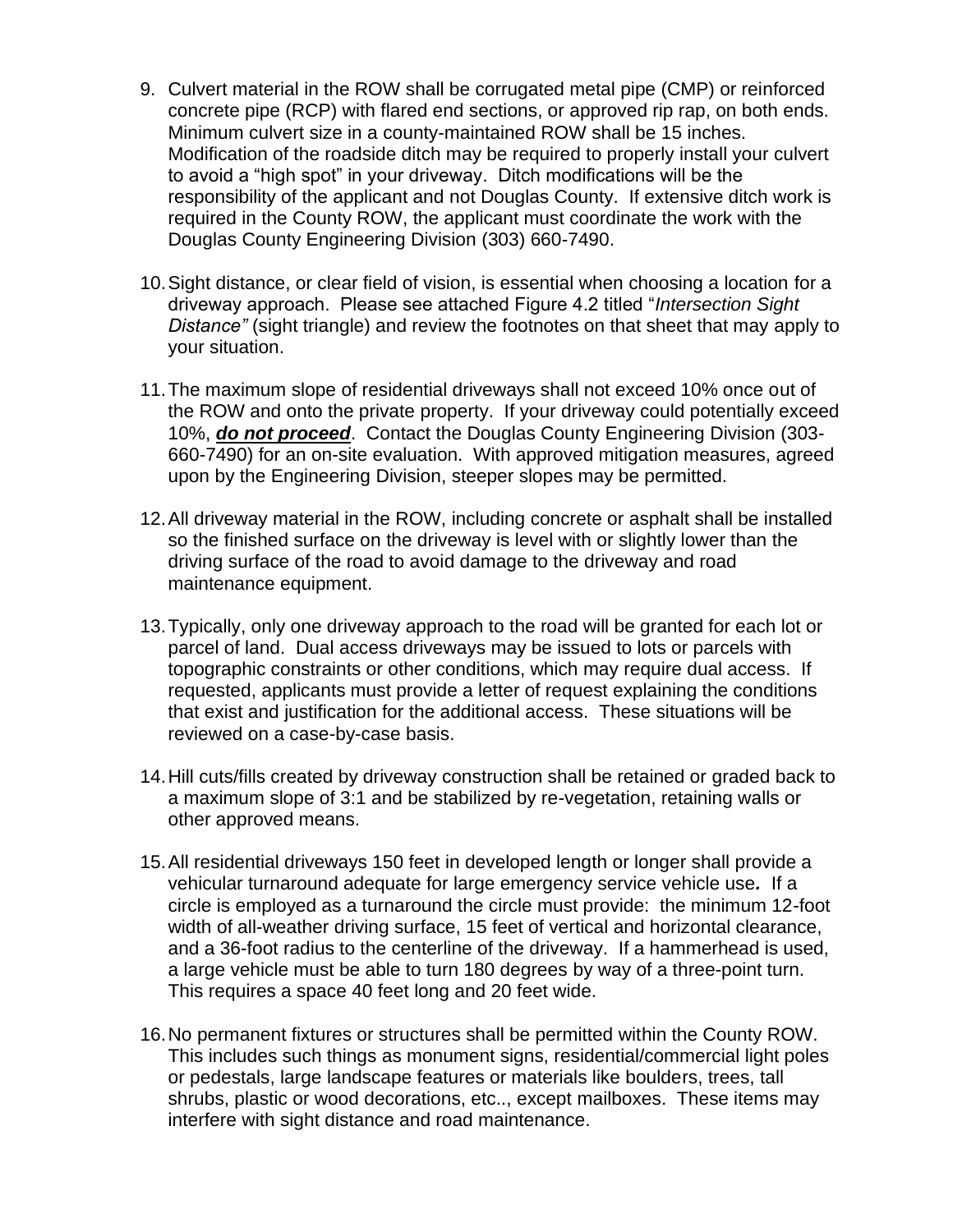17.Residential mailboxes shall conform United States Postal Service specifications. Visit- <https://www.usps.com/manage/mailboxes.htm> for more information. Mailboxes made of stone, brick, large timbers, or wood, etc. shall not be constructed within the County ROW. Any dirt work required or requested in association with a mailbox next to a County road shall be performed by the private landowner (or their contractor) and will require a Right-of-Way Use Permit from the Douglas County Public Works/Engineering Division.

## *REMEMBER: Sight distance at your Mailbox is as important as sight distance at your driveway (see Note #10 above). Customized Mailboxes or variances to the Mailbox standard will be reviewed by Douglas County on a case-by-case basis.*

- 18.During construction, Class 6 road base, or other approved gravel "tracking pad" shall be placed from the edge of the existing road to the property line to control tracking of mud/soil from the lot onto the street. If mud or soil is tracked onto the street during construction, the contractor must clean it up the same day or a **Stop Work Order** may be issued and posted on the project.
- 19.During construction, a temporary (minimum) 4-inch diameter steel pipe may be placed in the ditch flow line under the driveway to prevent ponding on either side of the driveway until the proper size culvert, and final driving surface, can be placed.

**NOTE:** Additional requirements apply to properties located in areas designated by Douglas County as *"Wildfire Hazard Areas"* in accordance with the Douglas County Wildfire Mitigation Standards, as amended. See attached sheet titled *"Additional Driveway Requirements for Properties in Wildfire Hazard Areas."*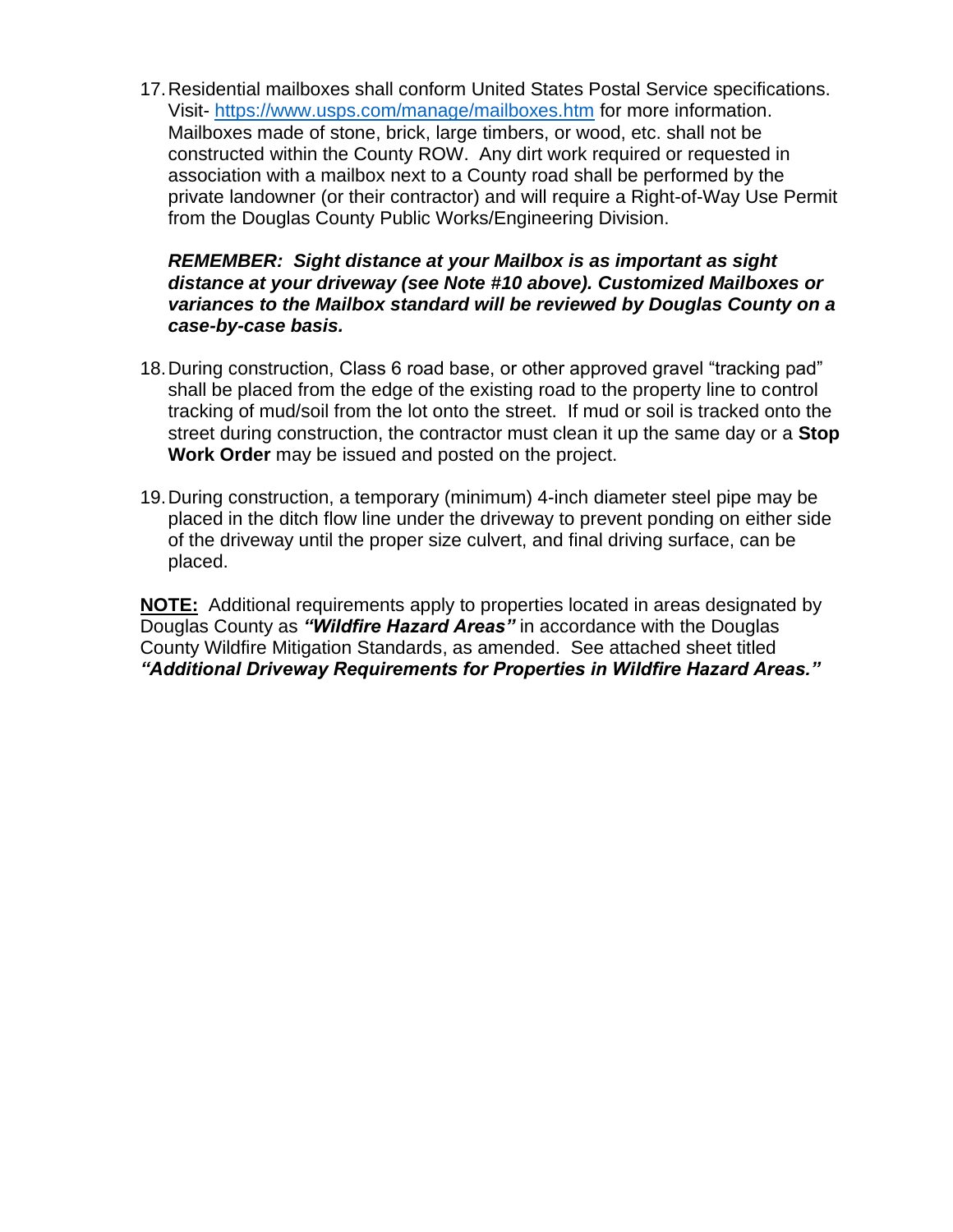## **ADDITIONAL DRIVEWAY REQUIREMENTS FOR PROPERTIES IN WILDFIRE HAZARD AREAS**

- 1. A residential driveway may serve up to three lots or parcels of land. Shared driveways shall provide a minimum 16-foot-wide all-weather driving surface. Individual driveways serving a single lot or parcel shall provide a minimum 12 foot-wide all-weather driving surface.
- 2. No driveway shall be constructed with a curvature radius of less than 36 feet measured at the centerline of the driveway.
- 3. Driveways shall be designed, constructed, and maintained to provide an allweather surface to support the heaviest fire apparatus likely to be driven upon it, typically, 20 tons. Check with your local Fire District for design criteria.
- 4. All residential driveways 150 feet in developed length or longer shall provide a complete turn around for emergency service vehicles.
- 5. Driveways exceeding 400 feet in developed length will require one turnout (an area where one vehicle can pass another). Based on a typical 12-foot-wide driveway, an additional 10 feet in width and 30 feet in length with an all-weather surface. Driveways longer than 400 feet will require one turnout for every 400 feet developed length.
- 6. If property entrances are to be gated, the clear opening provided through the gate shall be at least 3 feet wider than the traveled way (15 feet minimum). All gates shall be located a minimum of 30 feet from the right of way and shall open inward allowing a vehicle to stop without obstructing traffic on the road. If you intend to lock the gate be sure the Fire Department has the combination or key.
- 7. Defensible space requirements shall apply to the terrain along both sides of the driveway as well as the area surrounding the structure or structures. Defensible space shall be determined by Douglas County Building Division based on the slope of the land and the fuel loading of the site, in accordance with the Douglas County Wildfire Mitigation Standards, as amended.
- 8. If you have questions regarding defensible space, please contact the Douglas County Building Division (303-660-7497) for further clarification. If you have questions about the driveway requirements, please contact the Engineering Division at (303) 660-7490.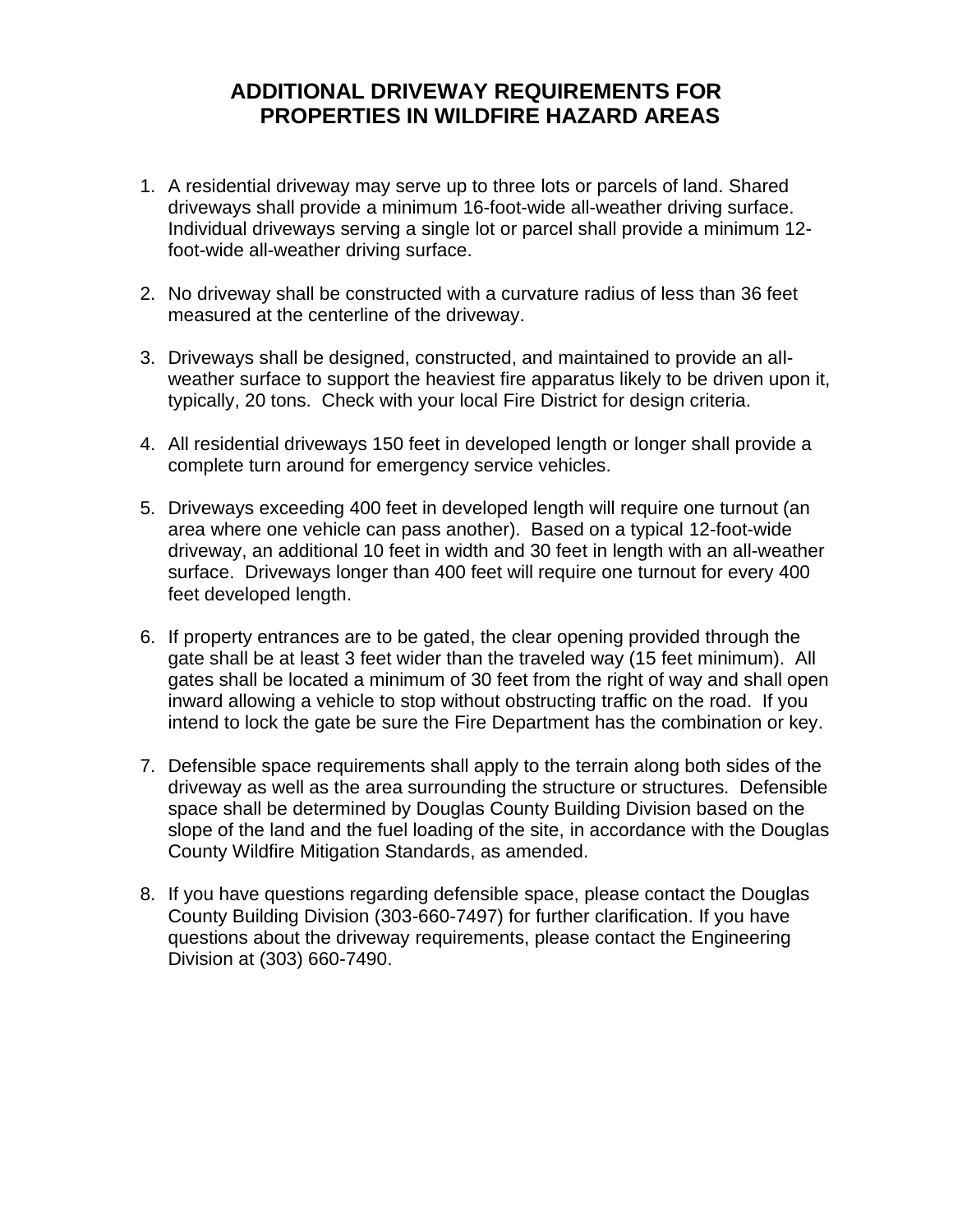Call Utility Notification at 1-800-922-1987 for location of the following:

Xcel Energy CenturyLink Comcast Cable

The following is a list of other owners or operators of underground facilities who may not be a member or participant in a notification association and who are on file at Douglas County Clerk and Recorders office as having possible underground utilities:

CORE formerly Intermountain Rural Electric Association (IREA)

1. If located in a subdivision 303.688.3100

2. If not located in a subdivision, please go to the office at 5496 N. US Highway 85 Sedalia, Colorado 80135

| <b>Black Hills Energy</b>                    | 303-688-0984 |
|----------------------------------------------|--------------|
| <b>Comcast Cable</b>                         | 303-930-2000 |
| <b>Lincoln Park West Metro District</b>      | 303-840-9890 |
| Meurer & Associates Inc.                     | 303-985-3636 |
| <b>Mountain View Electric Association</b>    | 719-495-2283 |
| <b>Silver Heights Water &amp; Sanitation</b> | 303-660-9280 |
| <b>Denver Water Board</b>                    | 303-893-2444 |
| <b>Highlands Ranch Metro District</b>        | 303-791-0437 |
| <b>Xcel Energy</b>                           | 303-425-3949 |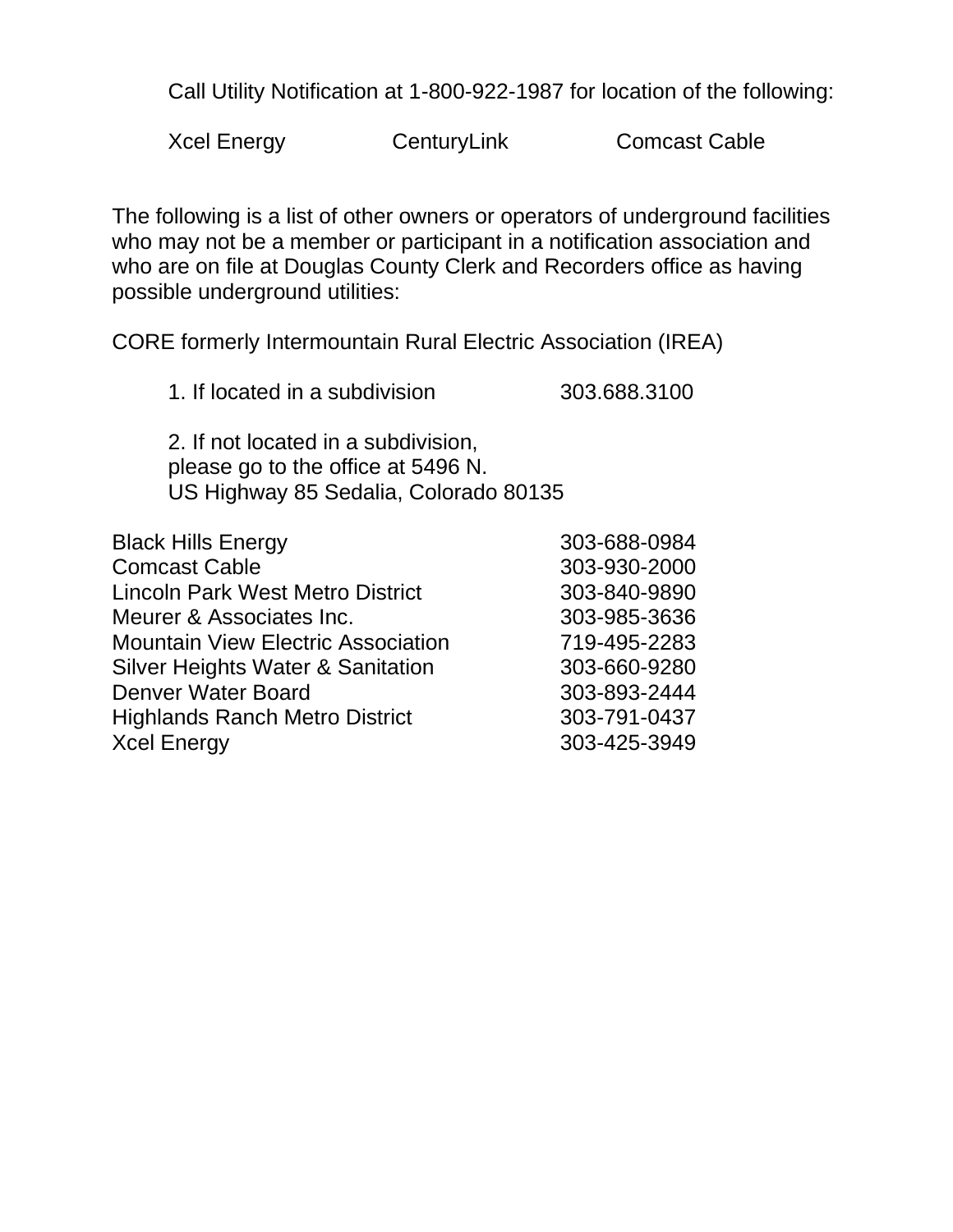

www.douglas.co.us

- 1. Slope of driveway shall be 4% maximum within public Right-of-Way or private roadway easement.
- 2. Approach angle to the driveway entrance shall be 80 to 90 degrees perpendicular to the roadway.
- 3. Elliptical culverts (oval) are often a viable alternative if the existing roadside ditch is not deep enough to accommodate a typical round culvert.
- 4. Permits are required for culvert placement in roadside ditches.
- 5. Only corrugated metal pipe (CMP) and reinforced concrete pipe (RCP) culverts are permitted in the County Right-of-Way.